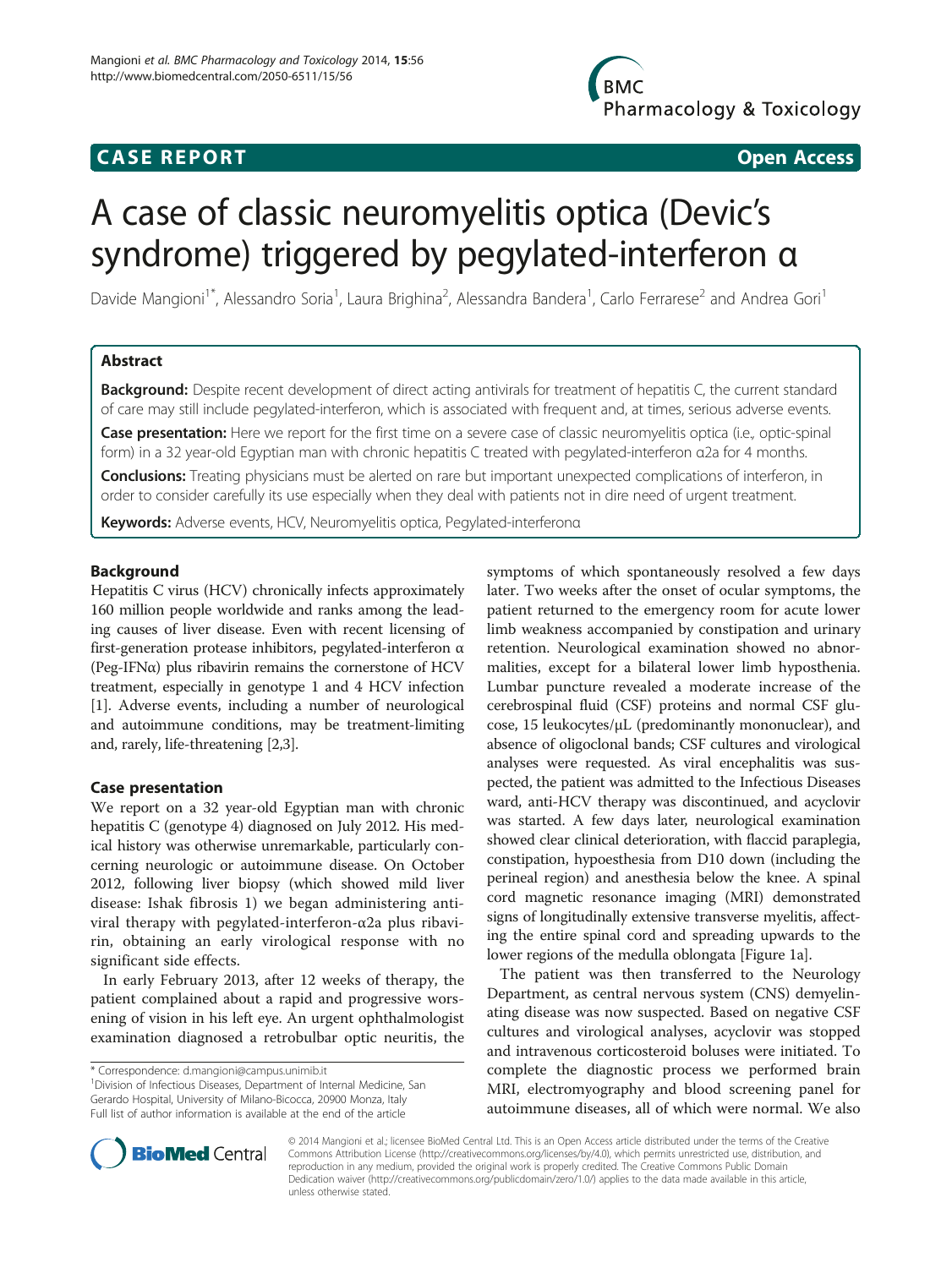<span id="page-1-0"></span>

tested the presence of plasma Anti-aquaporin4 antibodies (AQP4-Ab) which turned out to be positive, confirming the diagnosis of neuromyelitis optica (NMO). In early March, due to lack of response to the high-dose steroid therapy, the patient underwent therapeutic plasmapheresis, followed by intravenous immunoglobulin. Spinal cord MRI showed a reduction of the areas with altered signal intensity [Figure 1b]; nonetheless, there was only a modest clinical improvement. The patient then continued steroid therapy with prednisone at immunosuppressive dosages, and at late March he was transferred to the spinal unit department to proceed with a rehabilitation program.

On July 2013, after 4 months of physiotherapy and steroid treatment, the patient showed full recovery of sphincter control and had recommenced walking with assistance. At that time he still suffered from a deficit in proprioceptive sensibility, as well as pronounced fatigability during movement.

Our examinations ruled out viral myelitis, neurological complications of systemic diseases such as systemic lupus erythematous (SLE), Sjogren's syndrome and sarcoidosis and atypical presentation of multiple sclerosis (MS). The radiological findings on spinal cord MRI and, later, evidence of AQP4-Ab confirmed the diagnosis of NMO. Devic's disease is an idiopathic autoimmune syndrome of the CNS characterized by severe attacks of optic neuritis and myelitis. Although the NMO phenotype can occur in contexts of MS or several systemic autoimmune diseases, it is considered a distinct syndrome, especially since the identification of the disease-specific antibody anti-aquaporin 4 (AQP4-Ab, or NMO-Ig) in more than 70% of patients with Devic's disease [\[4\]](#page-2-0). AQP4-Ab is thought to play a critical role in producing the lesions by triggering an immune attack against the aquaporine channel type 4, which is the predominant water channel in the CNS and particularly expressed in the optic nerves and spinal cord [\[5](#page-2-0)]. Thus,

to our knowledge this is the first description of a severe case of classic NMO (i.e., optic-spinal form) triggered by Peg-IFNα.

We can infer that a prolonged exposure of the patient's immune system to the immunomodulatory activity of Peg-IFNα could have broken the immune tolerance and started an autoimmune reaction, eventually leading to the clinical manifestations of the neuromyelitis optica. In support of our inference, it has been observed that patients with autoimmune and inflammatory diseases (mainly SLE, but also reumatoid artrithis and MS) possess endogenous IFNα inducers (immune complexes that activate natural IFNα producing cells), which cause continuous IFNα production and subsequent chronic stimulation of the immune system [\[6,7](#page-2-0)].

#### **Conclusions**

Worldwide, Peg-IFNα will likely remain a predominant treatment for chronic hepatitis C over the next few years, even though its side effects are sometimes unpredictable and severe. We report this case in order to alert treating physicians about rare but important unexpected complications of interferon. Those kind of life-threatening or long term disabling side effects should be of concern, making it advisable to achieve balance between benefits and risks of IFNα-based regimen, especially in patients not in urgent need of starting therapy, in the hopes that quick development of (and broader access to) new tolerable directingacting antivirals will make IFNα-free therapy possible in a near future.

#### Consent

Written informed consent was obtained from the patient for publication of this Case report and any accompanying images. A copy of the written consent is available for review by the Editor of this journal.